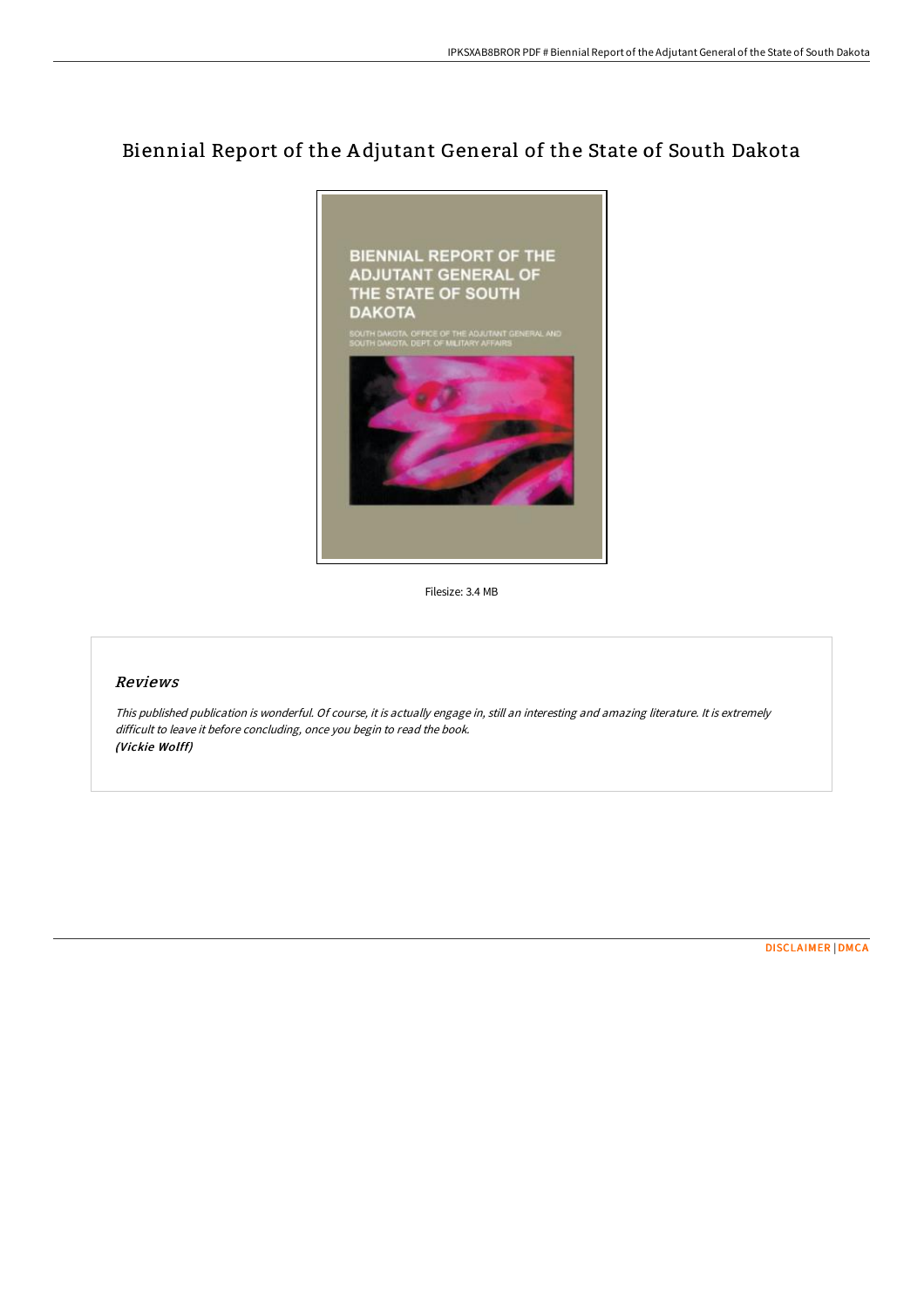## BIENNIAL REPORT OF THE ADJUTANT GENERAL OF THE STATE OF SOUTH DAKOTA



**DOWNLOAD PDF** 

Rarebooksclub.com, United States, 2013. Paperback. Book Condition: New. 246 x 189 mm. Language: English . Brand New Book \*\*\*\*\* Print on Demand \*\*\*\*\*.This historic book may have numerous typos and missing text. Purchasers can usually download a free scanned copy of the original book (without typos) from the publisher. Not indexed. Not illustrated. 1910 edition. Excerpt: .and enlisted men of the command is called to the fact that courtesy among military men is indispensable to discipline throughout the encampment. A close adherence to this regulation will be insisted upon. 4. Miscellaneous--No officer or enlisted man will be excused from attending any drill, field exercise or target practice, except by the Surgeon on account of sickness, or by the commanding officer for necessary camp duty. Official By order of Geo. W. Roskie, Col. J. H. Holmes. Capt. 4th Inft, Adjutant. General Order No. 3 Headquarters Fourth Infantry, S. D. N. G. Camp Roosevelt, S. D., July 25, 1910. The following rules and regulations relative to the personal hygiene and sanitary administration of the camp are published for the guidance of all concerned and will be strictly obeyed: 1. Sanitary inspector--Assistant Surgeon Edgerton is appointed sanitary inspector of the encampment. 2. Responsibility for Police of the Camp-- Company commanders and commanders of separate organizations will be held responsible for the cleanliness and thorough police of their respective camps. 3. Responsibility for the Removal of Waste--Removal of garbage and all other waste, both liquid and solid from the confines of the camp and the disposal of same by burning or other effective means, after such removal, it will be the duty of the Quartermaster s department. 4. Personal Hygiene--Every man will be required to wash his face and hands before each meal. He will wash his feet, and as much as possible of the...

 $\mathbb{R}$ Read Biennial Report of the [Adjutant](http://bookera.tech/biennial-report-of-the-adjutant-general-of-the-s-1.html) General of the State of South Dakota Online  $_{\rm{pp}}$ [Download](http://bookera.tech/biennial-report-of-the-adjutant-general-of-the-s-1.html) PDF Biennial Report of the Adjutant General of the State of South Dakota